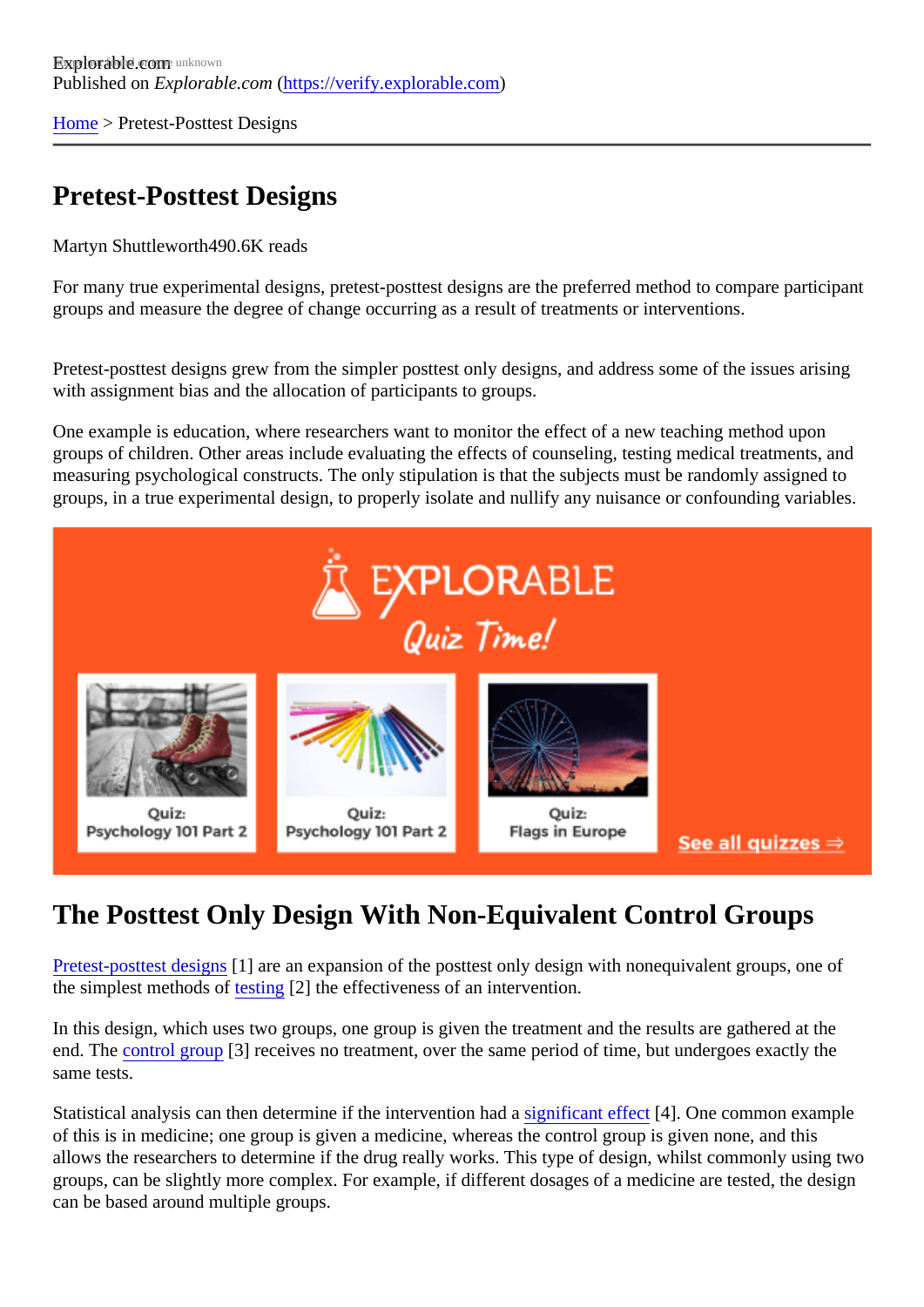Whilst this posttest only design does find many uses, it is limited in scope and contains many threats to [validity](https://verify.explorable.com/types-of-validity) [5]. It is very poor at guarding against signment bians ], because the researcher knows nothing about the individual differences within the control group and how they may have affected the outcome. Eve with randomization of the initial groups, this failure to address assignment bias meansstratistingal [power](https://verify.explorable.com/statistical-power-analysis)[7] is weak.

The [results](https://verify.explorable.com/statistically-significant-results)<sup>[8]</sup> of such a study will always be limited in scope and, resources permitting; most researchers use a more robust design, of which pretest-posttest designs are one. The posttest only design with nonequivalent groups is usually reserved *t*ore riments[9] performed after the fact, such as a medical researcher wishing to observe the effect of a medicine that has already been administered.

# The Two Group Control Group Design

This is, by far, the simplest and most common of the pretest-posttest designs, and is a useful way of ensuring that an experiment has a strong level hot internal validity [10]. The principle behind this design is relatively simple, and involves randomly assigning subjects between two groups, a test gro[up and](https://verify.explorable.com/scientific-control-group) [3]. Both groups are pre-tested, and both are post-tested, the ultimate difference being that one group was administerthe treatment.

#### Confounding Variable

Image not found or type unknown

This test allows a number of distinct analyses, giving researchers the tools to filter out experimental noise an[d confounding variable](https://verify.explorable.com/confounding-variables)s 11. The internal validity of this design is strong, because the pretest ensures that the groups are equivalent. The various analyses that can be performed upon a two-group control group pretest-posttest designs are (Fig 1):

#### Pretest Posttest Design With Control Group

Image not found or type unknown

- 1. This design allows researchers to compare the final posttest results between the two groups, giving them an idea of the overall effectiveness of the intervention or treatment. (C)
- 2. The researcher can see how both groups changed from pretest to posttest, whether one, both or neither improved over time. If the control group also showed a significant improvement, then the researcher must attempt to uncover the reasons behind this. (A and A1)
- 3. The researchers can compare the scores in the two pretest groups, to ensure that it the ration [12] process was effective. (B)

These checks evaluate the efficiency of the randomization process and also determine whether the group given the treatment showed a significant difference.

## Problems With Pretest-Posttest Designs

The main problem with this design is that it improire ernal validity[10] but sacrifice sexternal validity [13] to do so. There is no way of judging whether the process of pre-testing actually influenced the results because there is no baseline measurement against groups that remained completely untreated. For exam children given an educational pretest may be inspired to try a little harder in their lessons, and both groups would outperform children not given a pretest, so it becomes diffic[ult to generalize](https://verify.explorable.com/what-is-generalization) [14] the results to